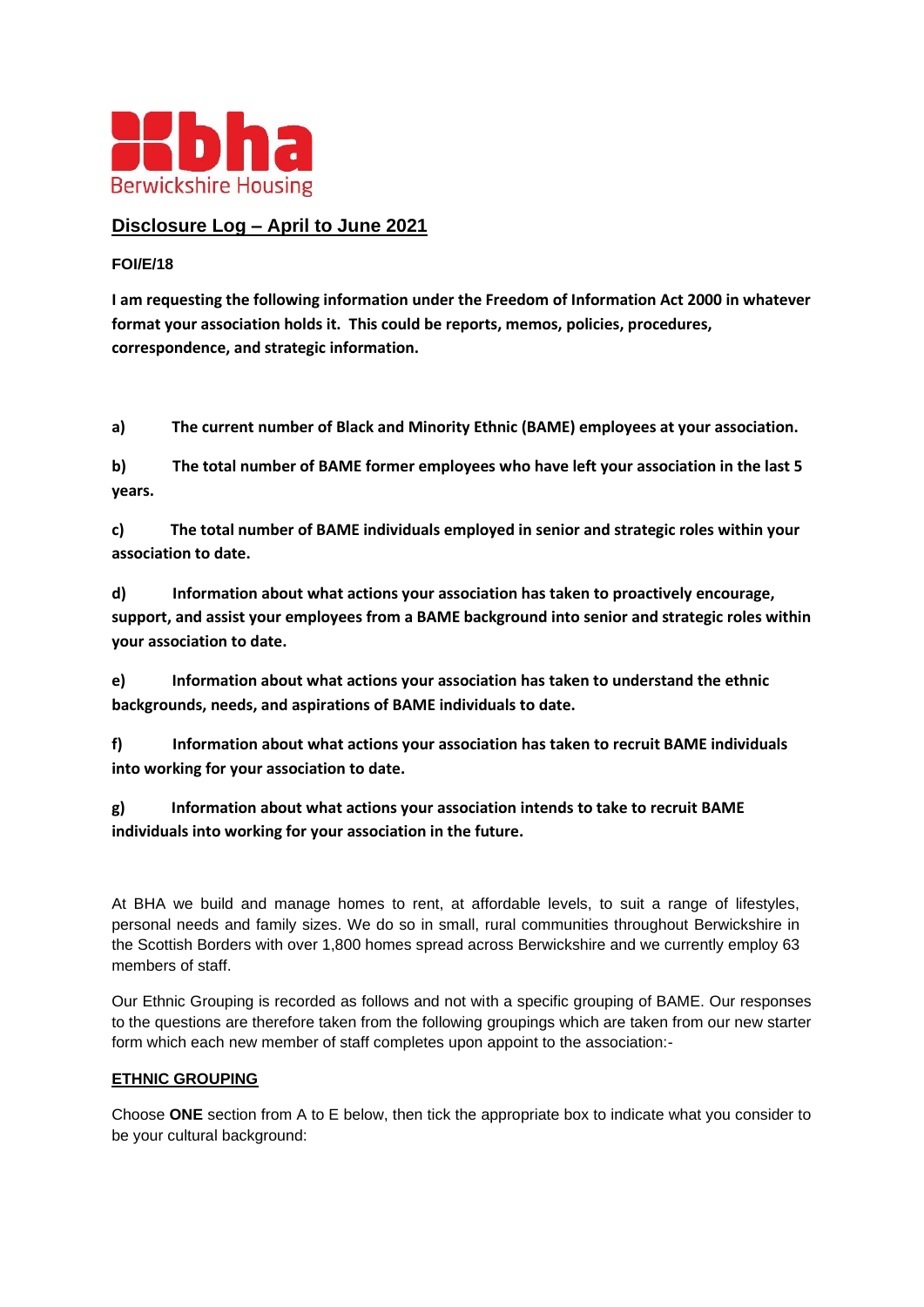

I will answer each of your questions in turn:

**a) The current number of Black and Minority Ethnic (BAME) employees at your association.**

**Answer**: We currently have one member of staff within the B - mixed background category and all other staff are recorded within the category A – White box.

**b) The total number of BAME former employees who have left your association in the last 5 years.**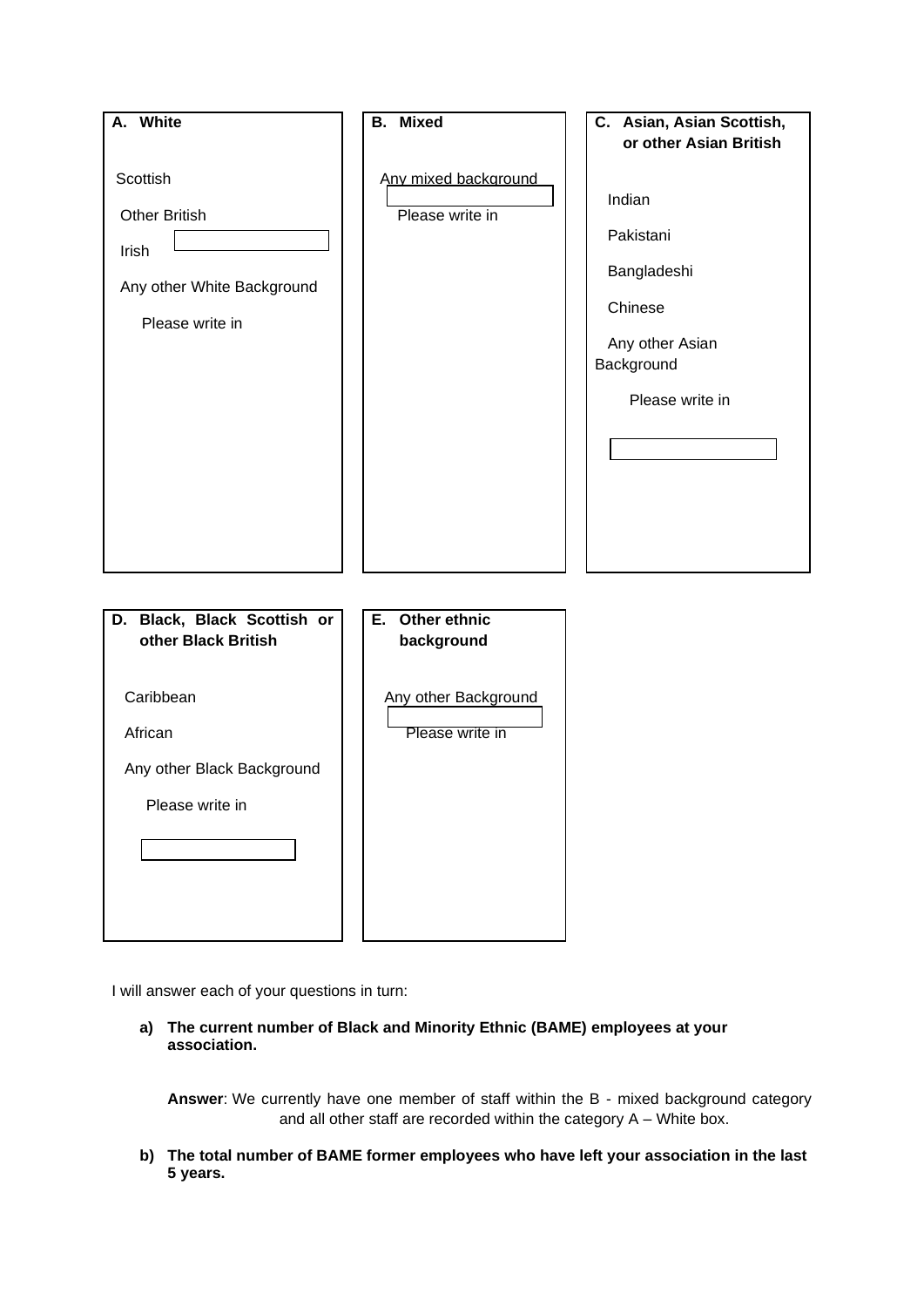**Answer**: 0

**c) The total number of BAME individuals employed in senior and strategic roles within your association to date.**

**Answer:** In accordance with our Notice of Fair Processing (copy attached) we do not hold data of this nature after 6 years of an employee leaving the organization. We can therefore only state that there have been none within the last 6 years.

**d) Information about what actions your association has taken to proactively encourage, support, and assist your employees from a BAME background into senior and strategic roles within your association to date.**

**Answer**: Please see our [Recruitment and Selection Policy](https://www.berwickshirehousing.org.uk/wp-content/uploads/2019/10/Recruitment-and-Selection-Policy-1.pdf) available on our website.

**e) Information about what actions your association has taken to understand the ethnic backgrounds, needs, and aspirations of BAME individuals to date.**

Answer: Please see our **Equal Opportunities and Diversity Policy** available on our website.

**f) Information about what actions your association has taken to recruit BAME individuals into working for your association to date.**

**Answer**: As above, please see our Recruitment and Selection Policy.

*g) Information about what actions your association intends to take to recruit BAME individuals into working for your association in the future.*

We do not at the present time have specific actions for recruitment to target individual ethnic groups including BAME. We believe that our current policies and procedures promote equality and diversity throughout our recruitment process and that we do not treat any other person or group of persons because of their gender, race, colour, nationality or ethnic origin etc less favourably.

## **FOI/E/19**

## **Question:** *"i request to be provided with the properties i have bid on and what the priority and banding were of the tenants that received the offers"*

**Answer:** I have attached a list of all of the properties you have bid on since you registered with homehunt/these homes [This part of the request was dealt with as a Subject Access Request under the UK GDPR]

Unfortunately, I am unable to provide you with the information to the priority of individuals that received the offers to the properties you have bid on. If we release that information to you, would be a breach data protection legislation as this information alongside the address of the properties you bid on could lead to the identity of the individuals and their priority need which is treated by us as special category data. Therefore, section 38(2A)(a) of the Freedom of Information (Scotland) Act 2002; *personal information* is applied.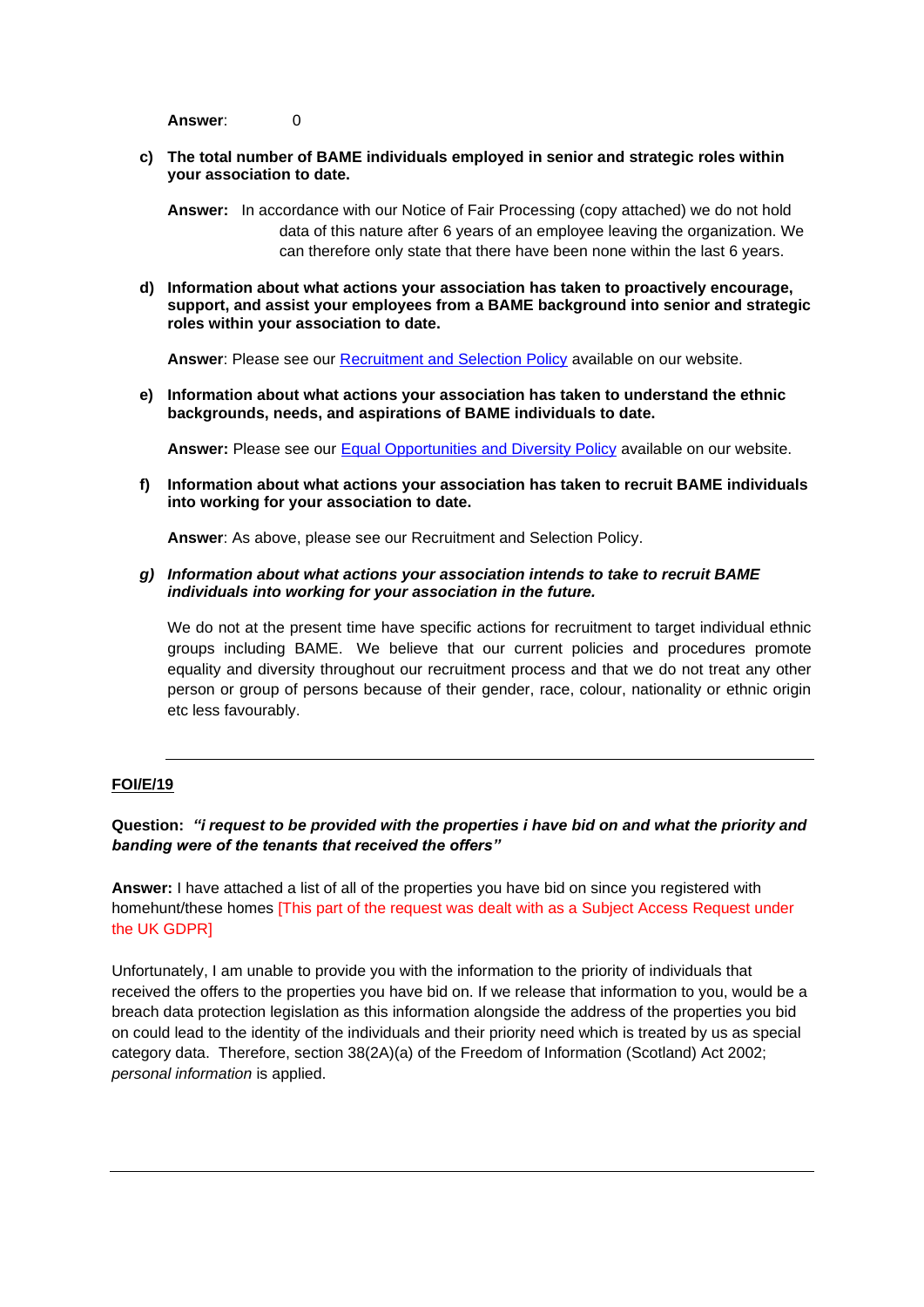## **FOI/L/20**

Thank you for your letter received on 13 May requesting the number of complaints upheld by BHA over the last 5 years. Your request for information has been dealt with in accordance with the Freedom of Information (Scotland) Act 2002 and I can confirm that 53 complaints have been upheld from 2015 to 2020.

#### **FOI/E/21**

*No clarification was received for this request for information and therefore no release will be made until clarification is received.*

#### **FOI/E/22**

**Question: "it would be quite interesting to see the ratio of sex offenders to trans folk you've actually rehoused over the years."**

**Answer:** Unfortunately, I am unable to assist as much as I would like as we do not record this information. As that is the case, section 17 of the Freedom of Information (Scotland) Act 2002; *information not held* applies.

#### **FOI/E/23**

## **Question 1: successful bids made by those who have identified as LGBT on the housing application**;

**Answer**: Unfortunately, I am unable to assist as much as I would like as we do not record this information. As that is the case, section 17 of the Freedom of Information (Scotland) Act 2002; *information not held* applies.

## **Question 2: ratio of single males to single females successfully housed by BHA;**

**Answer**: In 2020/21 we reported 191 lettings (this figure does not including mutual exchanges). Of these, 93 (48.69%) were single females of varying age and 37 (19.37%) males again of varying age. So far this year (to June) we have 45 allocations, 18 (40%) single females and 16 (35.56%) single males.

## **Question 3: ratio of those who identify as White British to all other self-identifying racial & ethnic backgrounds who have been successful at acquiring properties as 'first choice' preferences during the allocations process;**

**Answer**: Unfortunately, I am unable to assist as much as I would like as we do not currently record this information. As we progress with our new choice based lettings system, These Homes, this will be developed, however, it is worth noting that this criteria is not mandatory and it is up to the applicant as to whether they wish to provide this or not, therefore, any figure we may be able to produce in the future will not necessarily be a true reflection. As that is the case, section 17 of the Freedom of Information (Scotland) Act 2002; *information not held* applies.

# **Question 4: statistics showing a breakdown of properties allocated to holders of bronze, silver and gold medical awards**

**Answer**: In 2020/21, 5 Gold Health passes were successful, 9 Silver and 14 Bronze. In the first quarter this year there has been no gold, 3 Silver and 6 Bronze.